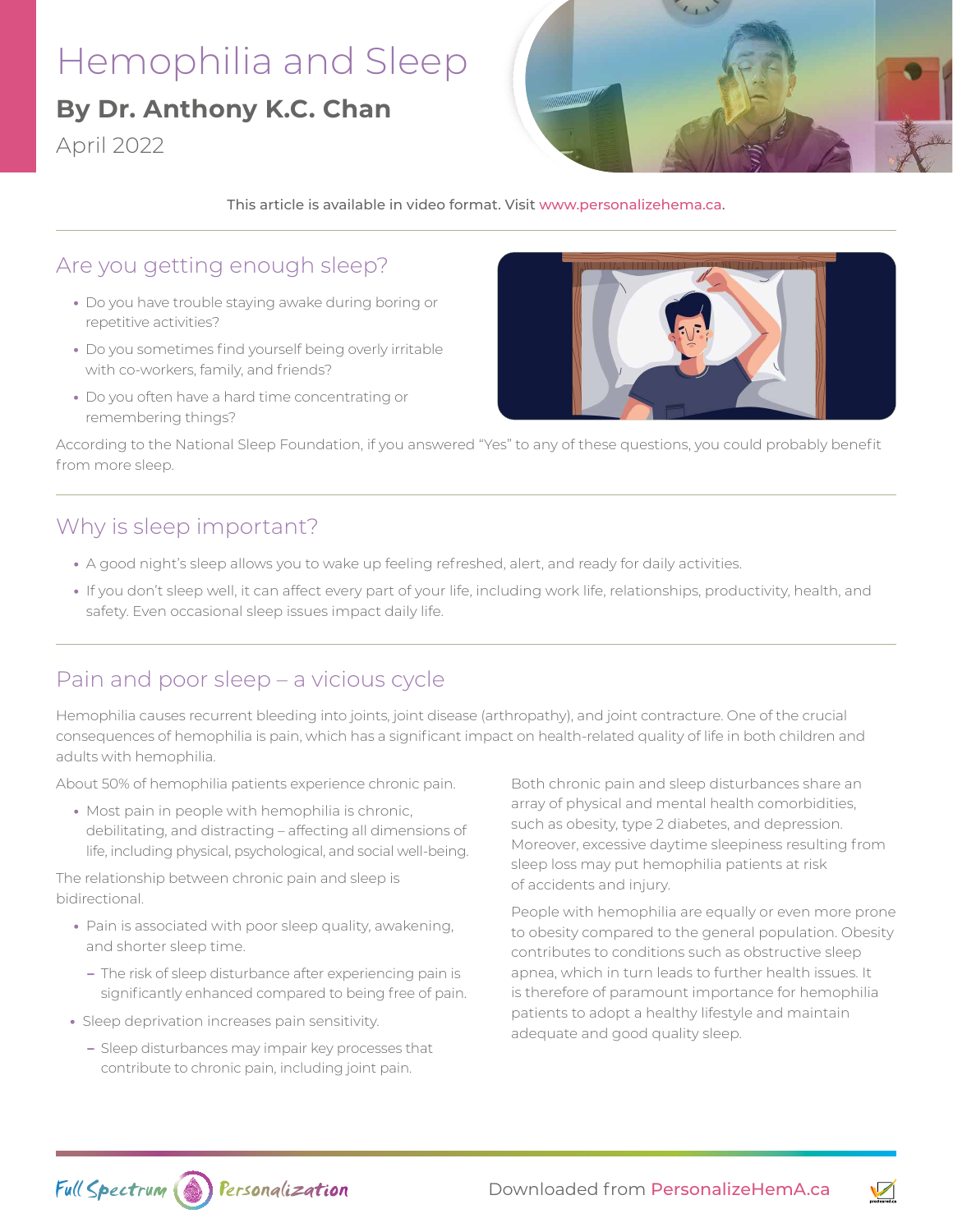# How much sleep do I need?

- **•** The Centre for Disease Control and Prevention (CDC) provides recommendations on the range of sleep duration for different age groups. The optimal duration varies with individuals, however, in general:
	- **–** School-age children (6-12 years of age) require 9-12 hours of sleep per day.
	- **–** Teens (13-18 years of age) require 8-10 hours per day.
	- **–** Most adults (18-60 years of age) require at least 7 or more hours of sleep per day.



# TIPS FOR BETTER SLEEP



#### Exercise and diet

- **•** Exercise regularly. A low-impact fitness program, like walking, swimming, or yoga, is helpful for managing pain and stiffness and improving sleep.
- **•** Participate in cardiovascular exercise 3-6 hours before going to bed.
	- **– IMPORTANT:** Exercise regularly according to your physical condition. Take appropriate precautions and wear protective gear to avoid injury during exercise, if needed. Seek advice from your healthcare team on the type and intensities of physical exercises that are safe and suitable for you.
- **•** Finish eating meals 2-3 hours before bedtime.
- **•** Try to limit how many caffeinated products you consume in the afternoon.
- **•** Alcohol and nicotine in your body can disrupt sleep and can cause nighttime waking. For optimal sleep, skip them close to bedtime or altogether.

#### Pain control and disease coping skills

- **•** If pain is causing sleep disturbances, discuss management strategies to control pain with your healthcare team.
	- **–** Prolonged use of pain medications may have risks of dependence or addiction, as well as organ damage, and must be carefully monitored.
	- **–** People with persistent pain should be referred to a specialized pain management team.
- **•** Complementary techniques for pain management (e.g., meditation, distraction, mindfulness, or music therapy) may be helpful.
- **•** If you are experiencing persistent symptoms of low mood, anxiety, and insomnia, seek advice from your healthcare team.